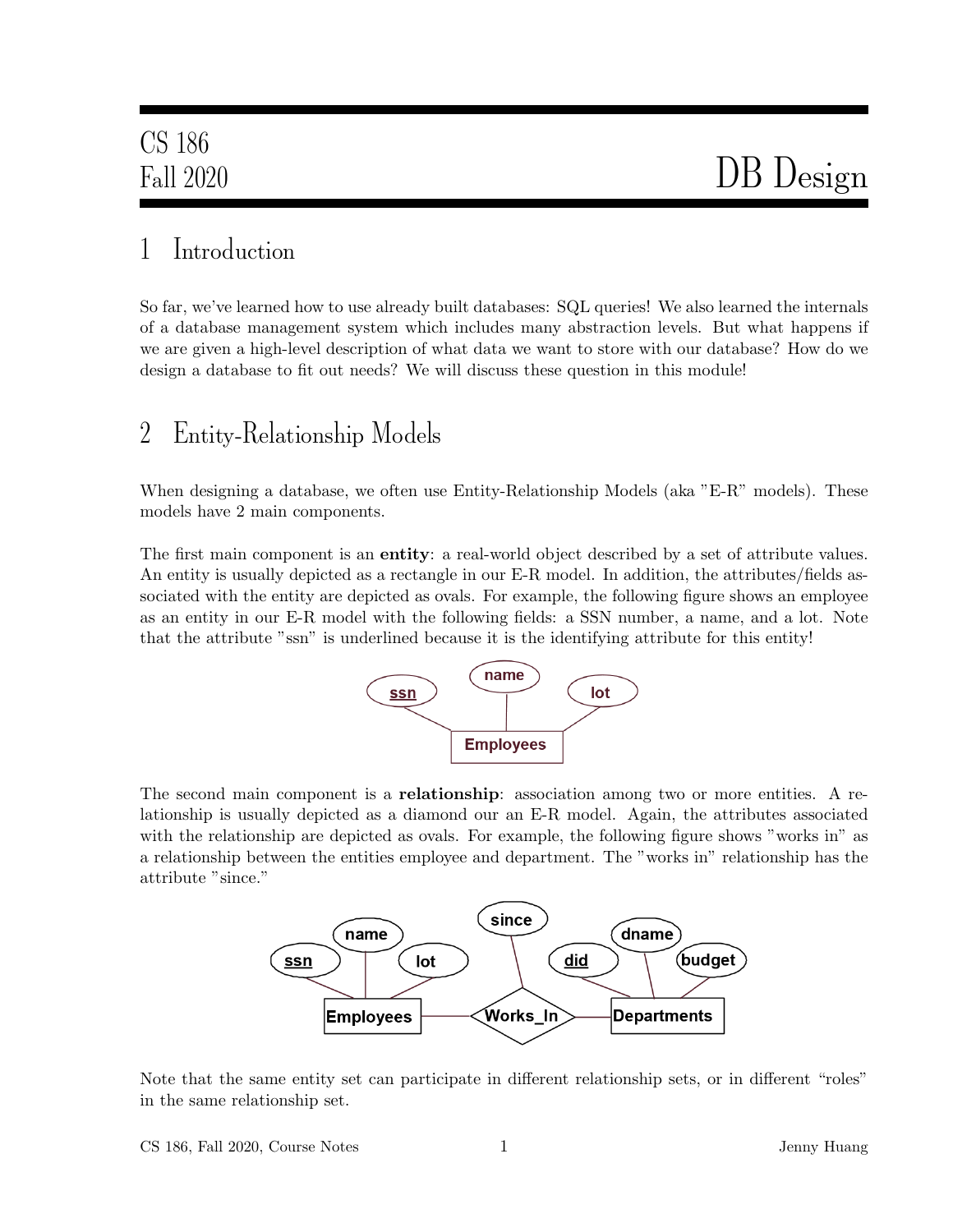# Fall 2020 DB Design

#### 2.1 Relationship Constraints

We have connected our entities to relationships with a thin black line up until now. This line means denotes a many-to-many relationship. This means each entity can participate in 0 or more times in the relationship and vice versa. For example, for the figure above, this means that many employees can work in many departments (0 or more) and departments can have many employees (0 or more).

In contrast, we want our model to reflect that each department has at most one manager. We do this by using a key constraint, which denotes a 1-to-many relationship. The key constraint is depicted by a thin arrow. For example, for the following figure, this means that each department has at most one manager  $(0 \text{ or } 1)$  while employees can be managers for many  $(0 \text{ or } \text{more})$ departments.



What if we want our model to show that each employee works in at least one department? We do this by using a participation constraint, which denotes at least one relationship. The participation constraint is depicted by a thick line. For example, in the following figure, we added two thick lines. One of them denotes that each employee works in at least one department. The other denotes that each department has at least one employee.



In addition, you can see we added a thick arrow pointing from departments to manages. This is both a key and participation constraint: each department has at least and at most one manager.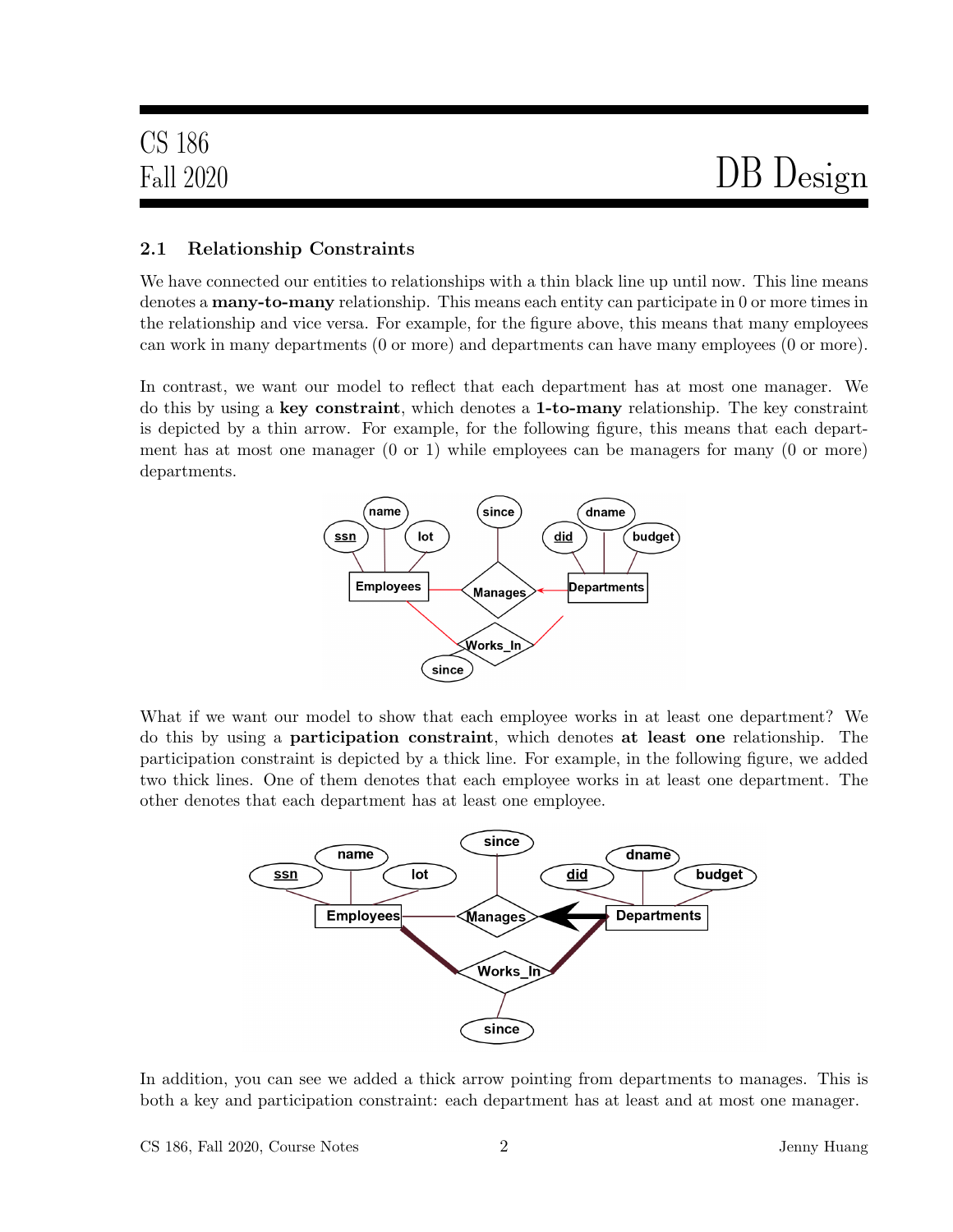# Fall 2020 DB Design

A weak entity can be identified uniquely only by considering the primary key of another (owner) entity. Owner entity set and weak entity set must participate in a one-to-many relationship set (one owner, many weak entities). Weak entity set must have total participation in this identifying relationship set. We depict a weak entity by bolding the rectangle and relationship as shown below. In addition, weak entities have only a "partial key" (dashed underline). In the example below, we say that every dependent is uniquely identified by their pname and an employees' ssn and that each employee has 0 or more dependents attached to them.



Now that we have our E-R Model drawn out, how do we actually organize it into relations? We can translate each entity and relationship to its own table and have primary keys and foreign keys depending on the relationship between tables. In general, there are many ways to set up relations to represent the same E-R model.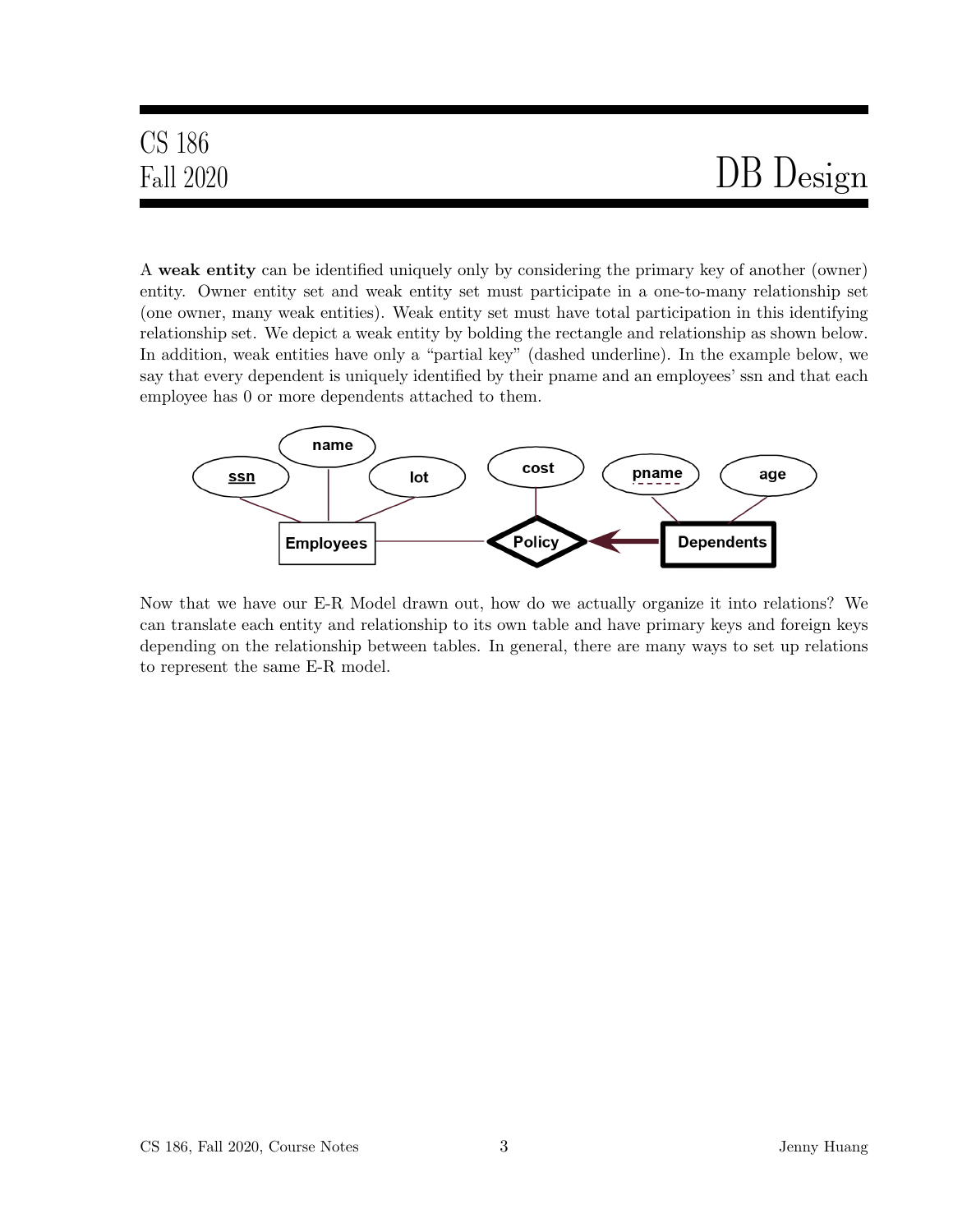## 3 FDs and Normalization

Now that we have set up our database, we want to optimize! One thing we want to avoid is redundancy in our schema. This is wasted storage and also leads to insert/delete/update anomalies. Our solution to this problem is going to be **Functional Dependencies**. A functional dependency  $X \to Y$  means that the X column determines Y column in a table R. This means given any two tuples in table  $R$ , if their  $X$  values are the same, then their  $Y$  values must be the same (but not vice versa).

Let's look at a couple of examples to better understand functional dependencies and what "determines" means. In the example below, two of the rows have the same X value (1) but different Y values (5 and 6), so we cannot say that X determines Y:

| 5 |
|---|
| 6 |
|   |

For the following example, we see that all rows with the same X value have the same Y value. More specifically, all the rows with  $X = 1$  have  $Y = 2$ , all the rows with  $X = 2$  have  $Y = 4$ , and all the rows with  $X = 3$  have  $Y = 4$ . In this case, we can say that X determines Y (aka  $X \to Y$ ):

| X              | Ý |
|----------------|---|
| ľ              | 2 |
| T              | 2 |
|                | 2 |
| 2              | 4 |
| $\overline{3}$ |   |

Note that in the above example, even though  $Y = 4$  for two rows, their X values do not have to be the same to say that X determines Y. We only care if the Y values for a particular X value are the same, not vice versa!

Primary keys are special cases of FDs. A superkey<sup>1</sup> is a set of columns that determine all the columns in the table. A candidate key is a minimal set of of columns that determine all the columns in the table. For example, if columns  $K, L$  are the columns in a table and K is a primary key of the table (aka column K alone determines all the columns in the table) then  $K, L$  is superkey and  $K$  is a superkey and a candidate key.

<sup>1</sup>Sometimes we refer to a superkey as a key.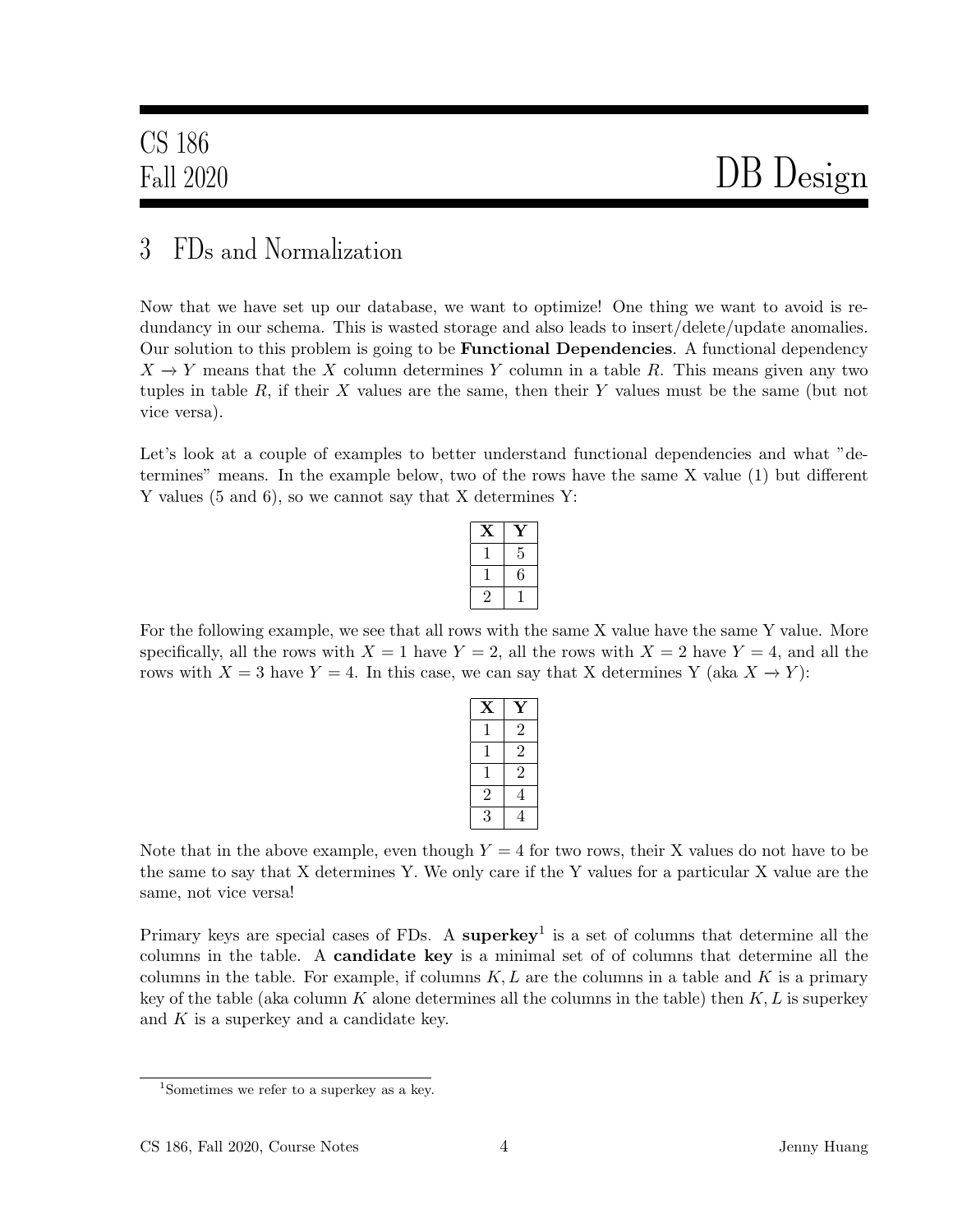We will decompose our relation to avoid redundancies by using functional dependencies. But first, we define the closure of  $F$ , denoted as  $F+$ , to be the set of all FDs that are implied by  $F$ . In broader terms, a closure is the full set of table relationships that can be determined from known FDs.

Let's take a look at a couple of examples to better understand these definitions. Given a relation R with columns  $\{A, B, C, D, E\}$  and functional dependencies  $F = \{B \to CD, D \to E, B \to$  $A, E \to C, AD \to B$ , let's examine the following questions:

- Is  $B \to E$  in  $F+$ ? Yes! To see why, we will evaluate the closure of B.  $B+ = \{B, C, D, E, \dots\}$ , we get this because B determines  $CD$  from the first functional dependency from the set  $F$ . Then we see that D determines  $E$  so  $E$  is in the closure of  $B$ . Thus, from the given implications in F, we see that  $B \to E$ , so the answer is YES.
- Is  $D$  a superkey for relation  $R$ ? We will determine the answer to this by evaluating the closure of D.  $D_{+} = \{D, E, C\}$ . We get this because D determines itself. From the second FD in F, we see that D determines E. Then we see that E determines C. Since  $D+$  is not equal to all the columns of the relation R, we know that D is NOT a key for R because knowing D does not determine all columns in R. The answer is NO.
- Is  $AD$  a superkey for R? We again evaluate the closure of  $AD+$ . Using the same procedure as the last two, we get that  $AD+=\{A, D, E, C, B\}$ . Therefore, the answer is YES.
- Is  $AD$  a candidate key for R? We must see if  $AD$  is the minimum subset to imply R by checking the closure of each subset. So we check  $A+=\{A\}$  and  $D+=\{D,E,C\}$ . Since none of them are R and that they together make up all columns of R, we know that  $AD$  is a candidate key! The answer is YES.
- Is  $ADE$  a candidate key for R? We know that  $AD$  determines all the columns for R already so ADE is NOT a candidate key. The answer is NO.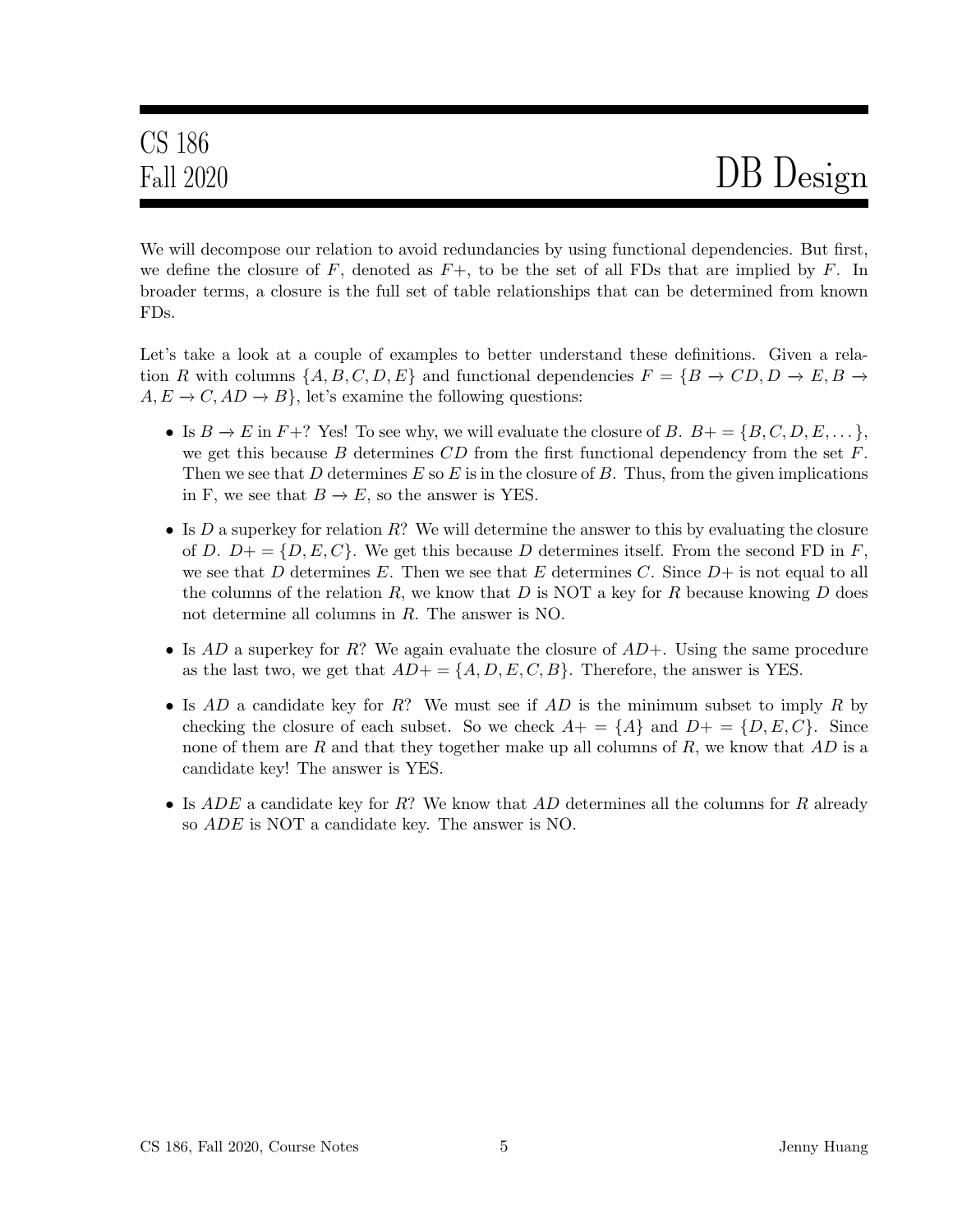#### 3.1 Decomposing a Relation

We will now decompose the relation into Boyce-Codd Normal Form (BCNF). Relation R with FDs F is in BCNF if for all  $X \to A$  in  $F+$ , either of the following conditions holds true:

- $A \subseteq X$  (called a trivial FD)
- X is a superkey for R (implies  $X + R$ )

The BCNF Decomposition algorithm is as follows:

- 1. Input R: Relation
- 2. Input F: FDs for R
- 3.  $R = \{R\}$
- 4. If there is a relation  $r \in R$  that is not BCNF and has  $> 2$  attributes:
	- (a) Pick a violating FD  $f: X \to A$  such that  $X, A \in$  attributes of r.
	- (b) Compute  $X+$ .
	- (c) Let  $R_1 = X +$ . Let  $R_2 = X \bigcup (r X +)$ .
	- (d) Remove  $r$  from  $R$ .
	- (e) Insert  $R_1$  and  $R_2$  into  $R$ .
	- (f) Recompute F as FDs over all relations  $r \in R$ .
- 5. Repeat step 4 until necessary.

Let's take a look at an example to see how this works. Let us look at relation  $R = \{C, S, J, D, P, Q, V\}$ with the superkey C and  $F = \{JP \rightarrow C, SD \rightarrow P, J \rightarrow S\}.$ 

- $JP \to C$  does not violate the BCNF constraints, since C is a superkey, therefore  $JP$  is also a superkey.
- The FD  $SD \to P$  is in violation of BCNF since  $SD$  is not a superkey nor is  $P \subseteq SD$ .
	- Compute  $SD+ = \{S, D, P\}.$
	- − Decompose R into  $R_1 = SD + = \{S, D, P\}$  and  $R_2 = SD \cup (R SD +) = \{S, D\} \cup \{C, J, Q, V\} =$  $\{S, D, C, J, Q, V\}.$
	- We now have 2 relations:  $R_1 = \{S, D, P\}$  and  $R_2 = \{S, D, C, J, Q, V\}$ .
- The FD  $J \to S$  is in violation of BCNF since J is not a superkey for  $R_2$  nor is  $S \subseteq J$ .  $R_1$ does not have this dependency so it is not decomposed further. Applying the same steps as above we see that  $R_2$  gets decomposed into  $\{J, S\}$  and  $\{D, C, J, Q, V\}$ .

The BCNF form of this relation is *SDP*, *JS*, and *DCJQV*.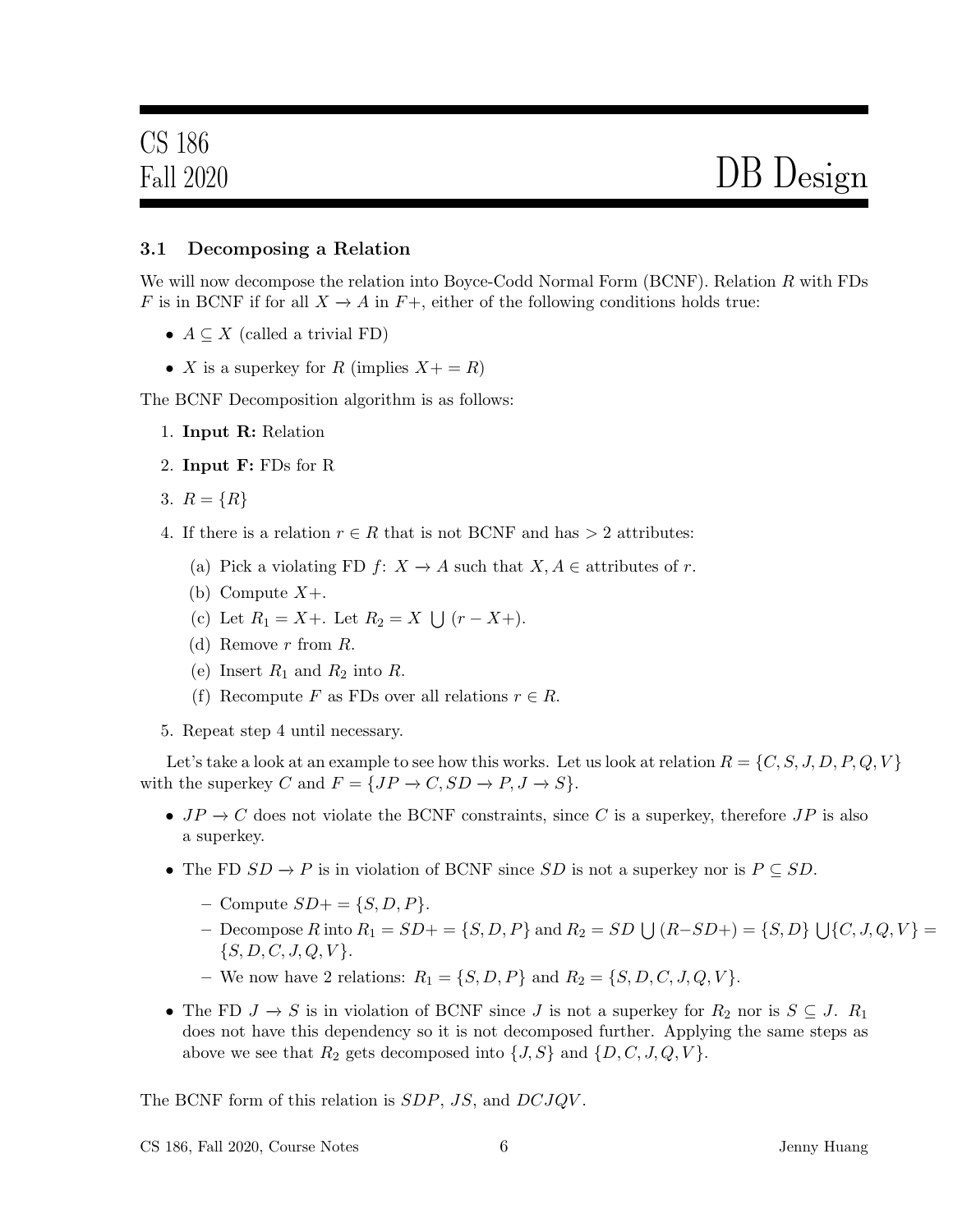### 4 Practice Questions

- 1. Let's say we have two entities, Students and School, connected by the relationship "Attends". If a student can attend at most one school, but does not have to attend, what kind of line would we want from Students to Attends?
- 2. From the previous question, we also know that each school has at least one student. What kind of line would we want from School to Attends?
- 3. Instead, we decide to keep the Student entity but replace school with a Semester entity and connect them with the relationship "Enrolled". A student can be enrolled for up to 10 semesters. What kind of line would we want from Students to Enrolled?
- 4. We know that D and AB are both superkeys of the table R. Can both of them also be candidate keys? Are they both guaranteed to be candidate keys?
- 5. Decompose ABCDEFGH into BCNF with  $F = \{G \rightarrow H, EF \rightarrow B, EA \rightarrow C, FH \rightarrow D\}$